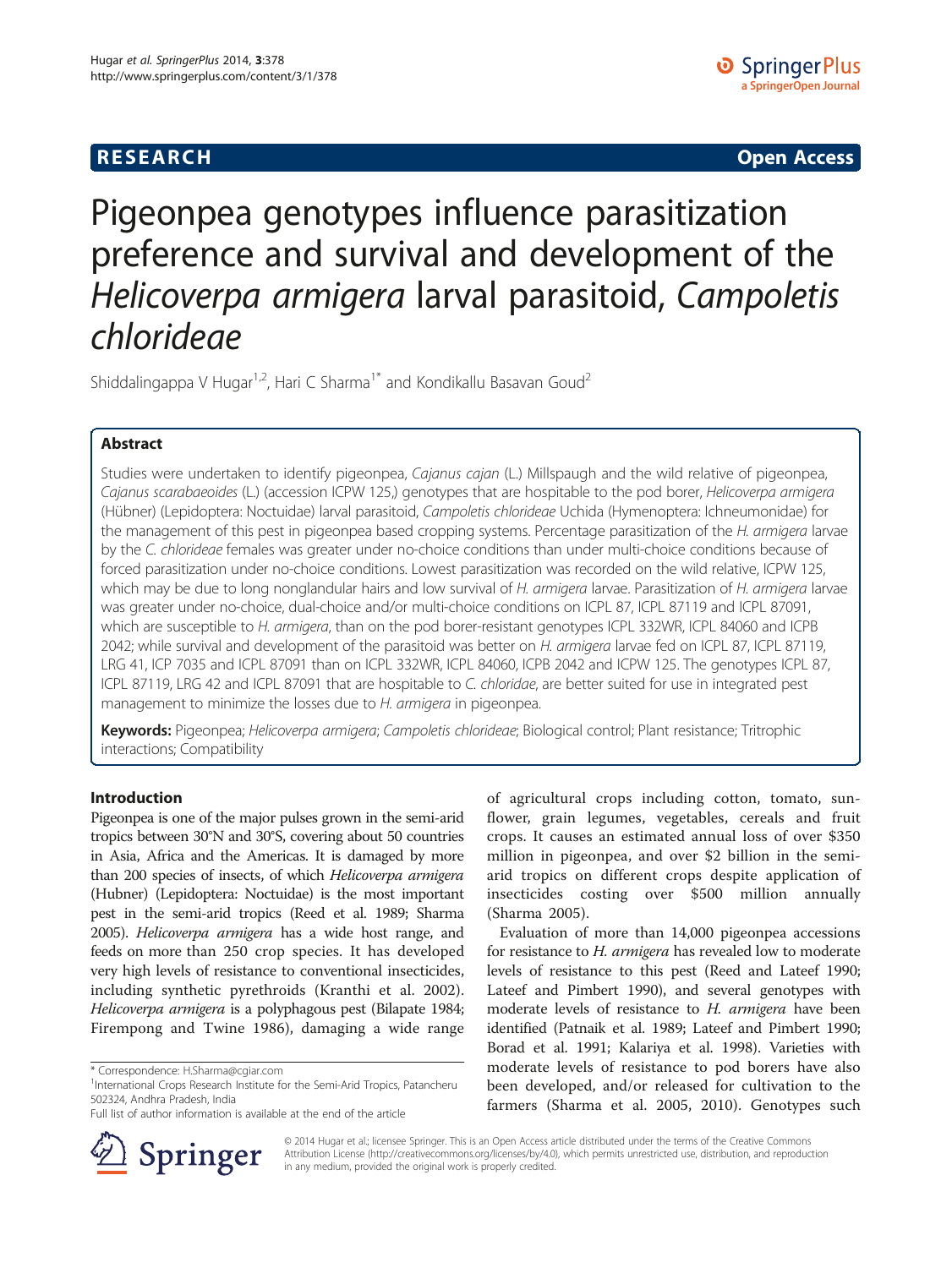as ICPL 187-1, ICP 7203-1, ICPL 98008, T 21, ICP 7035 and ICPL 332 have shown moderate levels of resistance to H. armigera across planting dates (Kumari et al. [2010a\)](#page-6-0). The H. armigera larvae reared on leaves or pods of ICPL 332, ICPL 84060, ICP 7035, ICPL 88039 and T 21 exhibit reduced larval and pupal weights, and prolongation of larval and pupal developmental periods, suggesting that antibiosis is one of the mechanisms of resistance, which may have implications for survival and development of the natural enemies of this pest (Kumari et al. [2010b](#page-6-0)).

Over 250 natural enemies have been recorded on H. armigera (Romeis and Shanower [1996\)](#page-6-0), of which, the egg parasitoids, Trichogramma spp. and the larval parasitoids, Campoletis chlorideae Uchida (Hymenoptera: Ichneumonidae), Carcelia illota Curran, Palexotista spp., and Goniozus spp. are predominant parasitoids of H. armigera in different agro-ecosystems. However, the activity and abundance of natural enemies varies across crops (Pawar et al. [1986](#page-6-0)), and different genotypes of the same crop (Romeis and Shanower [1996;](#page-6-0) Sharma et al. [2003;](#page-7-0) Dhillon and Sharma [2007\)](#page-6-0). Host plant selection by the female parasitoids, involves a series of complex responses in a non-random manner to a hierarchy of physical and/or chemical stimuli that lead them to their potential hosts (Vet and Groenewold [1990](#page-7-0); Lewis et al. [1991](#page-6-0); Tumlinson et al. [1993](#page-7-0)). Parasitoids also respond to the volatiles emanating from both undamaged (McAuslane et al. [1990;](#page-6-0) Li et al. [1992](#page-6-0); Turlings and Tumlinson [1992](#page-7-0); Udayagiri and Jones [1992](#page-7-0)) and damaged (Whitman [1988](#page-7-0); Turlings et al. [1990, 1995](#page-7-0); Mattiaci et al. [1994](#page-6-0); de Moraes et al. [1998](#page-6-0); War et al. [2011\)](#page-7-0) plants.

Genotypic resistance has a considerable influence on parasitism of insect pests in different crops. The nature of influence depends on the insect pest, natural enemy, and the crop (Sharma et al. [2003](#page-7-0)). The rates of parasitism by Campoletis sonorensis (Cameron) and Cotesia congregata (Say) have been reported to be significantly lower on the resistant wild tomato, Lycopersicon hirsutum f. glabratum (accession PI 134417), but had little effect on parasitism by Cotesia marginiventris (Cresson) and Cardiochiles nigriceps Viereck (Farrar et al. [1994](#page-6-0)). In chickpea, parasitism of H. armigera larvae by C. chlorideae ranged from 8.33 to 28.00% (Gupta and Raj [2003](#page-6-0)), and varied considerably across genotypes (Kaur et al. ([2004](#page-6-0)). However, there is no information on genotypic effects on the activity and abundance of natural enemies in pigeonpea. The present studies were undertaken to study the effect of different genotypes of pigeonpea on the parasitization of H. armigera larvae by C. chlorideae to identify genotypes that are compatible with the natural enemies of this pest.

# Material and methods Experimental material Plant material

Eight pigeonpea genotypes (ICPL 87, ICPL 87119, and ICPL 87091–susceptible, LRG 41, T 21, and ICP 7035–moderately resistant, and ICPL 84060, ICPL 332 WR and ICPB 2042 (Hairy pods) - resistant) and one accession of wild relative of pigeonpea, Cajanus scarabaeoides (L.) (ICPW 125) were grown in the field during the rainy season (June-Dec) in deep black soils (Vertisols). The test genotypes were planted twice at 30 day intervals to produce flowers and pods of all genotypes at the same time. Normal agronomic practices, as per ICRISAT procedure, were followed for raising the crop, but without insecticide application. The inflorescences were covered with a nylon bag at the initiation of flowering (flower bud formation) to protect the test samples from natural infestation by the insects.

# Maintenance of insect cultures

# Pod borer, H. armigera

The *H. armigera* culture was initiated by collecting the larvae from the farmers' fields and reared on the natural host for one generation before being introduced into the laboratory culture to avoid contamination with the nuclear polyhedrosis virus, bacteria or fungi. The H. armigera was reared on a chickpea flour based semi-synthetic artificial diet (Armes et al. [1992](#page-6-0)).

# Larval parasitoid, C. chlorideae

The cocoons of C. chlorideae were collected from chickpea fields and kept individually in a glass vial (2 cm in diameter, and 10 cm in length) and plugged with cotton wool. Twenty newly eclosed female adult wasps were kept in each cage  $(10 \text{ cm diameter} \times 20 \text{ cm})$ length, and covered with a lid having 60 wire-mesh) with other virgin wasps. A cotton swab with 10% sucrose solution was placed inside the cage as a food for the parasitoid adults. After mating, the females were used for parasitization of second instar H. armigera larvae, and then reared on chickpea based artificial diet as described by Sharma et al. ([2008\)](#page-7-0). The culture was maintained at  $27 \pm 2^{\circ}$ C, 65–75% RH, and 12 h photoperiod. Mated females and progeny of the same parent (originating from isofemales, i.e. culture initiated from a single female) were used for the experiments.

# Effectiveness of C. chlorideae in parasitization of H. armigera larvae on different genotypes of pigeonpea

The effect of different genotypes of pigeonpea on parasitization of *H. armigera* larvae by the females of *C.* chorideae was studied under no-choice, dual-choice, and multi-choice conditions. For this purpose, the inflorescences (30 cm long) of different genotypes at the initiation of podding (with 50% flowers) were cut with a sharp knife,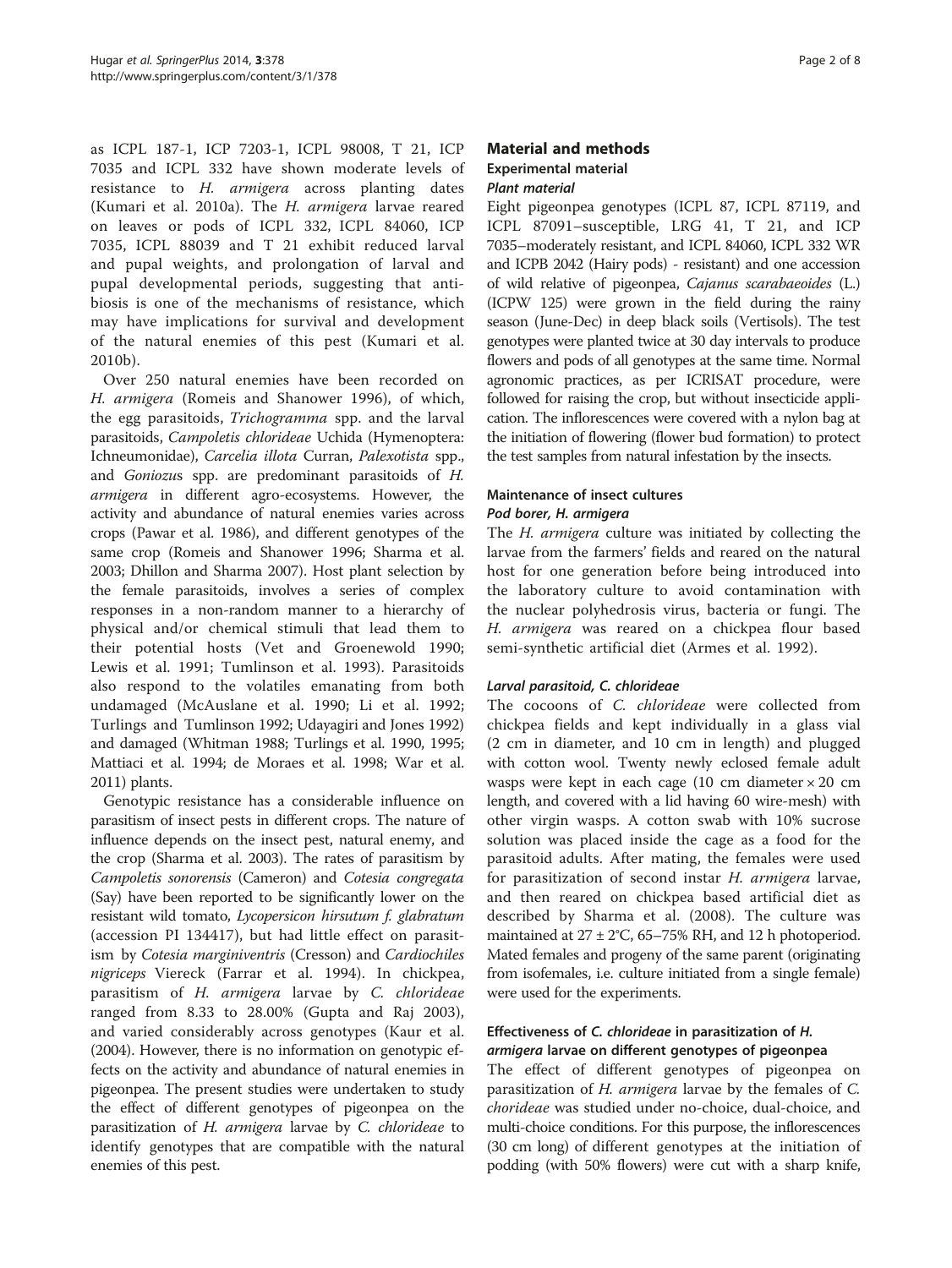<span id="page-2-0"></span>

and immediately placed in a 100 ml conical flask containing 75 ml of one per cent sucrose solution, and held in an upright position using cotton wool. The inflorescences were infested with the 30 laboratory-reared second-instar H. armigera larvae. After 6 h, the infested inflorescences were exposed to the three, six and ten pairs of C. chlorideae females under no-choice, double-choice and multi-choice conditions, respectively inside a cage  $(30 \times 30 \times 30 \text{ cm})$ . The wasps were provided with 10% sucrose solution on a cotton swab as a food. After 48 h, the larvae were collected from the infested inflorescences and placed individually in 15 ml glass vials containing 10 g artificial diet. The larvae were reared on the artificial diet until cocoon formation.

# No-choice conditions

Under no-choice conditions, a single inflorescence of the test genotype was kept inside a wooden cage  $(30 \times 30 \times 30 \text{ cm})$ . Each experiment was repeated twice, and each set replicated 10 times.

# Dual-choice conditions

Under dual-choice conditions, the C. chlorideae females were offered the choice between the infested inflorescence of the test genotype and of the susceptible check, ICPL 87 placed at the opposite ends of a wooden cage.  $(30 \times 30 \times 30 \text{ cm})$ . Each experiment was repeated 10 times. After 48 h, the relative parasitization (%) preference was computed as follows.

No effect on parasitization = No difference in relative parasitization between the test genotype and the susceptible check, ICPL 87.

Negative effect on parasitization = Parasitization of the H. armigera larvae on the test genotype is significantly lower than on the susceptible check, ICPL 87.

Positive effect on parasitization = Parasitization of H. armigera larvae on the test genotype is significantly greater than on the susceptible check, ICPL 87.

# Multi-choice conditions

Under multi-choice conditions, the inflorescences of all the 10 test genotypes were arranged in a circular arena inside a wooden cage  $(60 \times 60 \times 60$  cm). The experiment was conducted in a completely randomized block design, with two sets having three replications in each set. Observations were recorded on the numbers of H. armigera larvae recovered, and the proportion of larvae parasitized by C. chlorideae. For recording the numbers of H. armigera larvae parasitized by C. chlorideae, the larvae collected from inflorescences of one set were dissected immediately by placing them in a drop of Ringer's solution on a glass slide under a stereomicroscope, and the percentage parasitization was calculated as follows (Tian et al. [2008\)](#page-7-0).

Percentage parasitization  $=$  [(Number of larvae parasitized)/ (Number of larvae effectively parasitzed +number of healthy larvae)  $\times$  100.

Relative parasitization preference  $(\%)$ No. of larvae parasitized on test genotype – No. of larvae parasitized on susceptible check No of larvae parasitized on the test genotype  $+$  No. of larvae parasized on check genotype  $\times$  100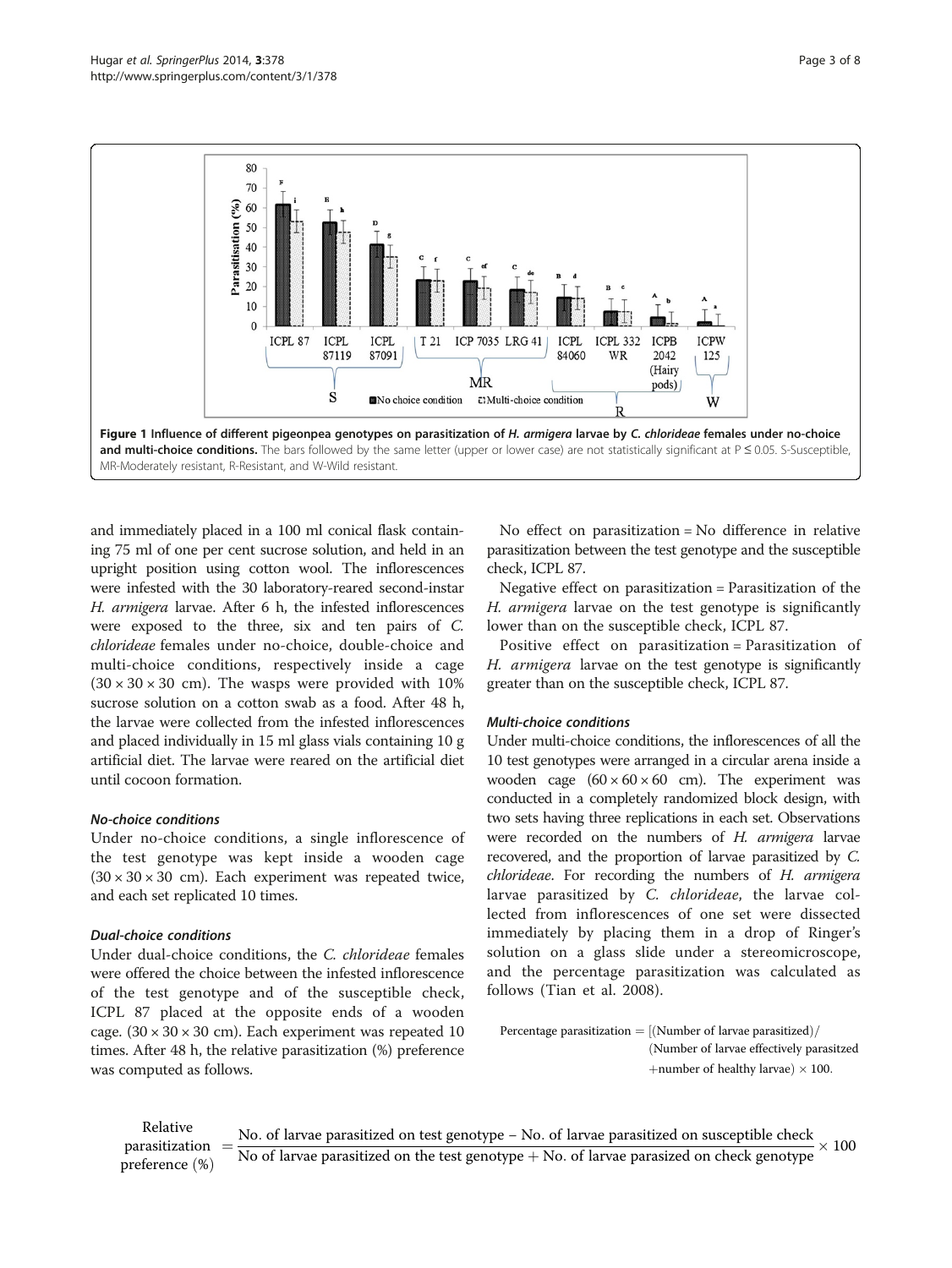The second set was used to record the survival and development of C. chlorideae as follows;

Cocoon formation  $(\%) = (\text{Number of cocoons formed}/\text{Cov})$ Number of larvae parasitized)  $\times$  100.

Adult emergence  $(\%)$  = (Number of adults emerged/ Number of cocoons formed $) \times 100$ .

Data were also recorded on egg and larval period, pupal period, and sex ratio of the parasitoid.

# Statistical analysis

The data from no-choice, dual-choice and multiple choice conditions were subjected to analysis of variance using Genstat 13th edition. Significance of differences between the genotypes under no-choice and multi-choice conditions was tested by F-test, while the significance of differences between the genotypic means was judged by least significant difference at  $P = 0.05$ . Under dual-choice conditions, the significance of differences between the test genotypes and the susceptible check was judged by the students' paired t-test at  $P = 0.05$ .

# Results

# Effectiveness of C. chlorideae in parasitization of H. armigera larvae on different genotypes of pigonpea No-choice conditions

Under no-choice cage conditions, there were significant differences in larval parasitization on different pigeonpea genotypes, and highest parasitization was recorded on ICPL 87 (61.74%), followed by ICPL 87119 (52.55%), ICPL 87091 and (41.39%) (Figure [1](#page-2-0)). Larval parasitization was quite low (4.50–23.41%) on T 21, ICP 7035, LRG 41, ICPL 84060, ICPL 332WR, and ICPB 2042, suggesting that these genotypes were not hospitable to the larval parasitoid, C. chlorideae. Least larval parasitization was observed on the pigeonpea wild relative, C. scarabaeoides accession ICPW 125 (2.00%), probably because of the presence of long hairs and/or chemicals that may be repellent to the adult wasps, and the possible adverse effects of secondary metabolites in this accession on the parasitoid survival and development.

# Dual-choice conditions

Under dual-choice conditions, when the parasitoid females were offered a choice between the test cultivar and the susceptible check, ICPL 87, greater parasitization was recorded in the larvae released on ICPL 87 than on the test cultivars. The differences were much larger in case of ICPL 84060 (18.39 vs 53.82%), T 21 (21.14 vs 51.94%), ICPL 332 WR (11.43 vs 47.20%) and ICPW 125 (2.08vs 24.62%) (Figure 2). The relative parasitization preference in relation to the susceptible check, ICPL 87 (RPP) by C. chlorideae on different test genotypes as compared to ICPL 87 ranged from -5.01 to -84.2%. Highest RPP of -84.2% was observed on ICPW 125, followed by ICPL 332WR (-61.01%), ICPB 2042 (-58.96%), ICPL 84060 (-49.07%) and T 21 (-42.14%) (Figure [3\)](#page-4-0).

# Multi-choice conditions

Under multi-choice conditions, percentage larval parasitization was highest on the susceptible check, ICPL 87 (53.33%), followed by ICPL 87119 (47.67%). Least parasitization was recorded on C. scarabaeoides accession, ICPW 125 (0.13%), followed by ICPB 2042 (1.32%). The percentage parasitization of H. armigera larvae on rest of the genotypes varied from 7.46 to 35.33% (Figure [1\)](#page-2-0).

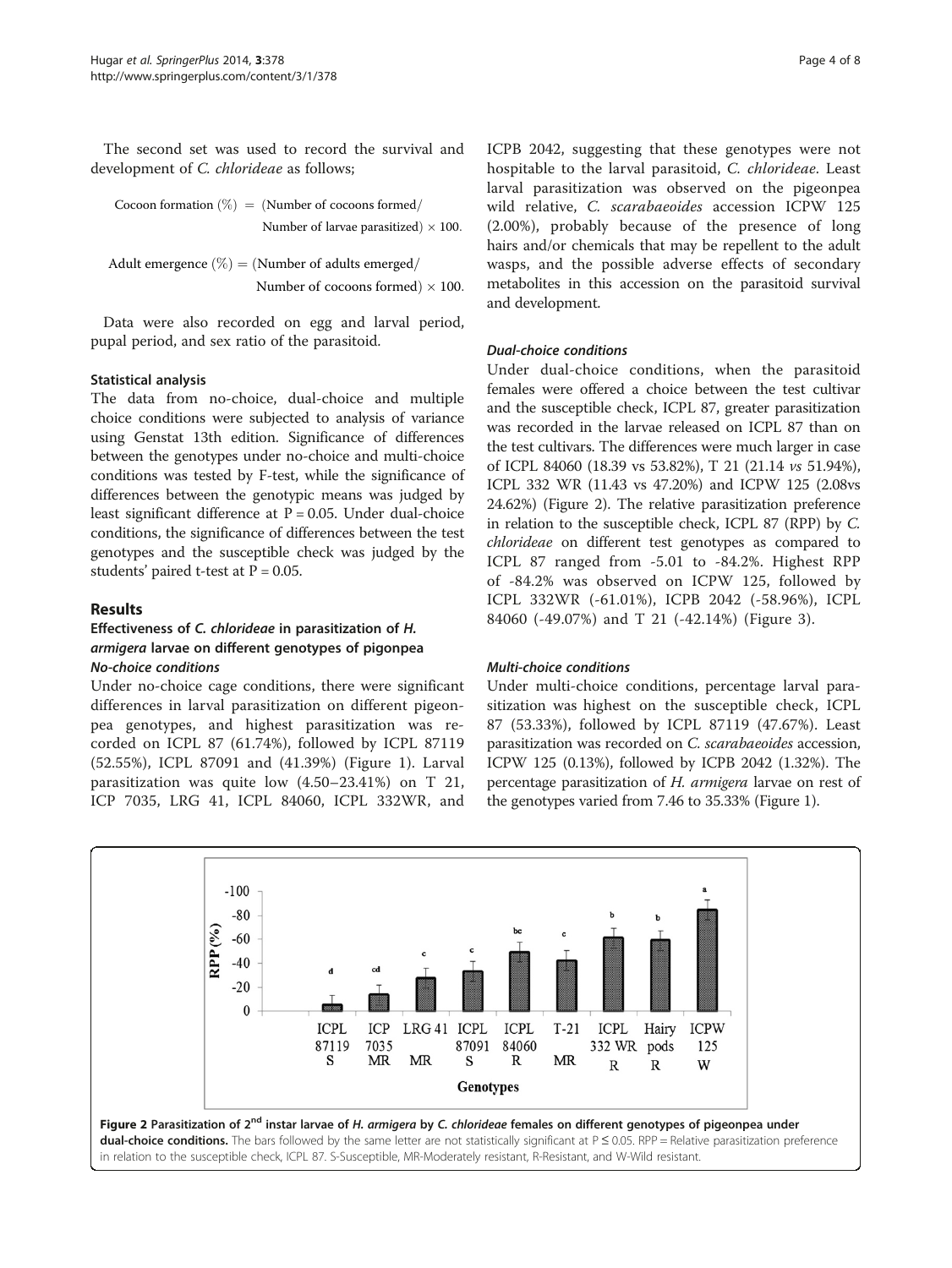<span id="page-4-0"></span>

# Effect of different pigeonpea genotypes on the development and survival of C. chlorideae

Egg + larval period of C. chlorideae reared on H. armigera larvae fed on the susceptible check, ICPL 87 was shortest (7.33 days), followed by those fed on ICPL 87119 (8.33 days). The egg + larval developmental period of C. chlorideae was prolonged when the H. armigera larvae were reared on ICP 7035 (11.00 days), ICPB 2042 (12.00 days), ICPL 332 WR (12.33 days) and ICPW 125 (16.00 days) (Table 1). The pupal period of C. chlorideae was shorter when the H. armigera larvae were fed on ICPL 87119 (7.68 days), followed T 21 (8.07 days), ICPL 87 (8.21 days) and ICPL 87091 (8.64 days) as compared to those fed on ICPL 332WR (9.40 days), ICP 7035 (9.57 days), ICPL 84060 (9.83 days) and LRG 41 (9.87 days). Pupal period of C. chlorideae was prolonged by 4–6 days when the H. armigera larvae were reared on the flowers/pods of ICPB 2042 and ICPW 125 (Table 1).

Percentage cocoon formation of C. chlorideae was greater when the H. armigera larvae were fed on ICP 7035 (33.57%), followed by the larvae fed on ICPL 87119 (31.81%). Cocoon formation ranged from 19.91–22.03% when the H. armigera larvae were reared on ICPL 87, T 21, ICPL 84060, ICPL 87091 and LRG 41. However, cocoon formation was significantly lower (9.00–14.70%) when the H. armigera larvae were fed on ICPB 2042, ICPL 332WR and ICPW 125 as compared to that on ICPL 87119 (Table 1). Adult emergence of C. chlorideae was highest when the H. armigera larvae were reared on flowers/pods of ICP 7035 (40.33%), followed by LRG 41 (39.67%). Least adult emergence was recorded on ICPW 125 (3.33%), followed by ICPB 2042 (5.33%). Longevity of C. chlorideae adults was maximum when reared on

Table 1 Development and survival of Campoletis chlorideae parasitizing 2<sup>nd</sup> instar H. armigera larvae on different genotypes of pigeonpea (ICRISAT, Patancheru, 2009-2010)

| Genotypes                          | $Eqq + larval$<br>period (days) | Pupal period (days)          | Cocoon formation (%)                              | Adult emergence (%)                               | Adult longevity (days)         |
|------------------------------------|---------------------------------|------------------------------|---------------------------------------------------|---------------------------------------------------|--------------------------------|
| ICPI 87S                           | $7.33 \pm 0.33$ <sup>a</sup>    | $8.21 \pm 0.15^{ab}$         | $22.03 \pm 0.60$ (27.98 $\pm$ 0.62) <sup>b</sup>  | $17.00 \pm 1.15$ (24.32 $\pm$ 1.17) <sup>d</sup>  | $23.00 \pm 3.06^{\circ}$       |
| ICP 7035 MR                        | $11.00 \pm 0.58$ <sup>d</sup>   | $9.57 \pm 0.43$ <sup>c</sup> | $33.57 \pm 1.83$ (35.39 $\pm$ 1.94) <sup>a</sup>  | $40.33 \pm 4.06$ (39.38 $\pm 4.43$ ) <sup>a</sup> | $29.00 \pm 1.15^{\circ}$       |
| $LRG$ 41 MR                        | $9.33 \pm 0.34$ <sup>bc</sup>   | $9.87 \pm 0.13$ <sup>c</sup> | $19.91 \pm 1.42$ (26.47 $\pm 1.45$ ) <sup>b</sup> | $39.67 \pm 0.87$ (39.03 $\pm$ 0.96) <sup>a</sup>  | $20.00 \pm 3.46^{bc}$          |
| ICPL 87091 S                       | $9.33 \pm 0.32^{bc}$            | $8.64 \pm 0.18^{\rm abc}$    | $20.25 \pm 0.64$ (26.74 $\pm$ 0.65) <sup>b</sup>  | $24.00 \pm 2.08$ (29.29 $\pm$ 2.15) <sup>c</sup>  | $29.70 \pm 0.88$ <sup>d</sup>  |
| ICPL 84060 <b>R</b>                | $9.00 \pm 0.10^{bc}$            | $9.83 \pm 0.17^{\circ}$      | $19.93 \pm 0.93$ (26.50 $\pm$ 0.95) <sup>b</sup>  | $33.00 \pm 0.56$ (35.05 $\pm$ 0.61) <sup>b</sup>  | $18.70 \pm 0.33$ <sup>bc</sup> |
| $T$ 21 MR                          | $9.73 \pm 0.18$ <sup>c</sup>    | $8.07 \pm 0.30$ <sup>a</sup> | $20.14 \pm 0.71$ (26.67 $\pm$ 0.72) <sup>b</sup>  | $15.67 \pm 1.20$ (23.28 $\pm$ 1.22) <sup>d</sup>  | $19.00 \pm 0.58^{bc}$          |
| ICPL 332 WR $\,$ R                 | $12.33 \pm 0.88$ <sup>e</sup>   | $9.4 \pm 0.87^{\rm bc}$      | $14.28 \pm 0.62$ (22.19 $\pm$ 0.63) <sup>c</sup>  | $9.67 \pm 1.10$ (18.05 $\pm$ 1.20) <sup>e</sup>   | $18.00 \pm 0.58^{bc}$          |
| ICPB 2042 (Hairy pods) $\mathbf R$ | $12.00 \pm 0.57$ <sup>de</sup>  | $12.17 \pm 0.17^d$           | $14.70 \pm 1.32$ (22.50 $\pm$ 1.33) <sup>c</sup>  | $5.33 \pm 0.86$ (13.26 $\pm$ 0.87) <sup>†</sup>   | $14.33 \pm 1.76^{ab}$          |
| ICPW 125 W                         | $16.00 \pm 0.56^{\dagger}$      | $14.48 + 0.37^e$             | $9.00 \pm 0.58$ (17.44 $\pm$ 0.57) <sup>d</sup>   | $3.33 \pm 0.87$ (10.34 $\pm$ 0.86) <sup>†</sup>   | $10.70 \pm 0.88$ <sup>a</sup>  |
| SE <sub>±</sub>                    | 0.425                           | 0.404                        | 0.74                                              | 1.20                                              | 1.718                          |
| LSD $(P_{0.05})$                   | 1.264                           | $1.202$ <sup>*</sup>         | $2.98^*$                                          | $4.83*$                                           | $5.11*$                        |

Values in parentheses are Arcsine transformed. The values followed by the same letter within a column are statistically non-significant at P ≤ 0.05. S-Susceptible, MR-Moderately resistant, R-Resistant, and W-Wild resistant.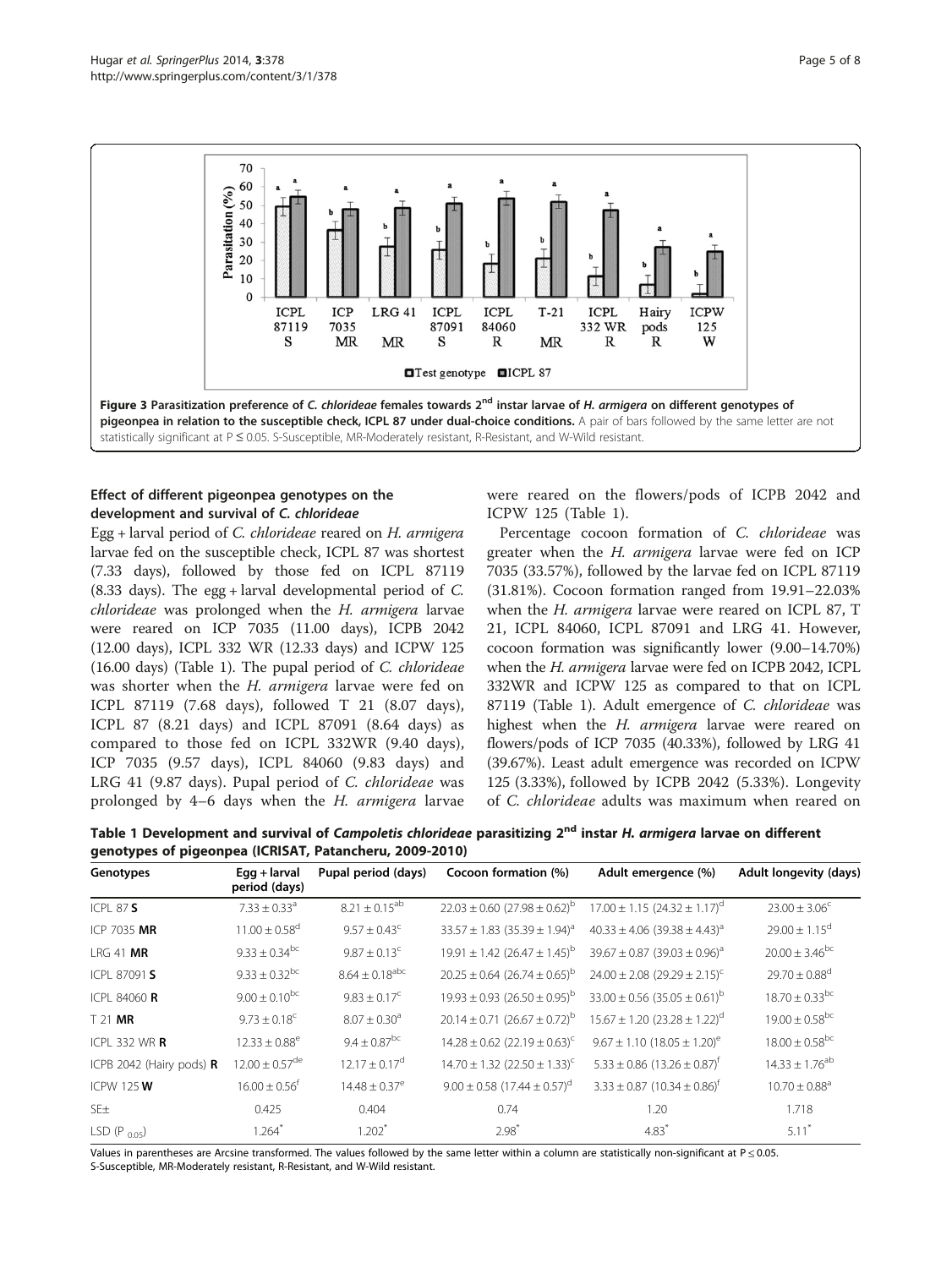H. armigera larvae fed on ICPL 87091 (29.70 days), followed by ICP 7035 (29.00 days). The adult longevity was significantly lower in C. chlorideae reared on H. armigera larvae fed on ICPW 125 (10.70 days) and ICPB 2042 (14.33 days) than those fed on ICP 7035 and ICPL 87091.

# **Discussion**

Effectiveness of natural enemies for controlling insect pests varies across crops, and different genotypes of the same crop (Sharma [1993](#page-7-0); Sharma et al. [2003;](#page-7-0) Kaur et al. [2004](#page-6-0); Dhillon and Sharma [2007](#page-6-0)). The present studies showed that the parasitization efficiency of the H. armigera larval parasitoid, C. chlorideae varies across different genotypes of pigeonpea. The host genotype not only influenced the parasitization of the host larvae, but also the survival and development of C. chlorideae, which may be because of the effect of the morphological and biochemical characteristics of the host genotype on H. armigera larvae, and the indirect effects on C. chlorideae. Percentage parasitization was greater under no-choice conditions as compared to that under multi-choice conditions, which may be largely because of non-availability of alternate host plant to the females of C. chlorideae. When the parasitoids were given a choice of all the test genotypes under multi-choice conditions, greater numbers of parasitoids were involved in seeking the host larvae, resulting in intraspecific competition, which might have resulted in lower levels of parasitism under multi-choice conditions. Competition is one of several factors influencing the effectiveness of parasitoids (Sirot and Bernstein [1996](#page-7-0)).

The H. armigera larvae feeding on susceptible genotypes, ICPL 87 and ICPL 97119 suffered significantly greater parasitization by C. chlorideae than the other genotypes tested under no-choice, dual-choice and multi-choice conditions, suggesting that host genotype plays a significant role in the effectiveness of C. chlorideae in pasitization of H. armigera larvae. Kaur et al. [\(2004](#page-6-0)) reported that as the incidence of a pest increases, the parasitoid activity also increases. In the present studies, the increased parasitization of H. armigera on the susceptible genotypes may also be influenced by survival of more numbers of H. armigera larvae on the susceptible genotype and lack of resistance to the herbivore, and possibly production of greater amounts of the volatile compounds that attract the C. chlorideae females for parasitization (War et al. [2011](#page-7-0)).

Clustering type of podding habit of ICPL 87 possibly provided more surface area for the movement of the H. armigera larvae, rendering them more prone to parasitization by C. chlorideae. ICPL 87119 - which has thicker pod walls, possibly hindered the entry of the *H. armigera* larvae into the pods making them more prone to parasitization by C. chlorideae. Creeping type growth habit and thick plant canopy of the C. scarabaeoides

accession, ICPW 125 recorded lowest parasitization under no-choice, dual-choice and mulit-choice conditions, which may be due to the presence of long nonglandular hairs and low survival of H. armigera larvae because of high levels of resistance to H. armigera (Aruna et al. [2005;](#page-6-0) Sujana et al. [2008;](#page-7-0) Sharma et al. [2009](#page-7-0)), and a different blend of the chemicals on the pod surface (Green et al. [2002\)](#page-6-0) and/or volatile compounds (Sharma et al. [2001\)](#page-7-0) which influence the survival and development of the insect host, H. armigera. Behavior and parasitism rates of Trichogramma pretiosum (Riley) and Trichogramma minutum (Riley) in H. armigera are influenced by trichome and gossypol containing glands in cotton (El-Wakeil [2011](#page-6-0)), while t richomes in pigeonpea inhibit the searching behavior of T. chilonis Ishii (Romeis et al. [1998](#page-6-0)).

Pigeonpea genotypes also showed substantial effects on the survival and development of C. chlorideae parasitizing second-instar H. armigera larvae. Egg + larval period and pupal period were longest on the C. scarabaeoides accession, ICPW 125 and shortest postembryonic developmental period was recorded on the  $H$ . armigera susceptible genotype ICPL 87, suggesting that secondary metabolites ingested by the H. armigera larvae from the host genotype either directly affected the survival and development of the parasitoid, C. chlorideae or through suboptimal prey because of poor growth of the H. armigera larvae due the adverse effects of the secondary metabolites, and/or poor nutritional quality of the insect and plant host. Changes in biochemical composition of host plants in response to herbivory also influence the growth and survival of herbivores (Gange and Brown [1989](#page-6-0); Whitaman et al. [1991\)](#page-7-0), which in turn influences the activity and abundance of natural enemies (Bloem and Duffey [1990](#page-6-0)). Sithanantham et al. ([1982\)](#page-7-0) observed that parasitism of H. armigera larvae in chickpea was lower on the resistant genotypes than on the susceptible ones. The results of the present studies suggested that the ICPW 125, ICPB 2042 and ICPL 332WR are not compatible with the H. armigera larval parasitoid C. chlorideae.

Parasitization of H. armigera larvae by C. chlorideae was greater under no-choice, dual-choice and/or multi-choice conditions on ICPL 87, ICPL 87119 and ICPL 87091, which are susceptible to  $H$ . armigera than on the resistant genotypes ICPL 332WR, ICPL 84060, LRG 41 (Kumari et al. [2010a\)](#page-6-0). Survival, development of the parasitoid was better on ICPL 87119, LRG 41, ICP 7035 and ICPL 87091 than on ICPL 332WR, ICPL 84060, ICPB 2042 and ICPW 125 - the pod borer resistant genotypes. The genotypes ICPL 87, ICPL 87119, LRG 42 and ICPL 87091, that are hospitable to C. chloridae, are more suitable for use in integrated pest management to minimize the damage by *H. armigera* in pigeonpea. These varieties have also been released for cultivation to the farmers and have acceptable grain quality, except ICPL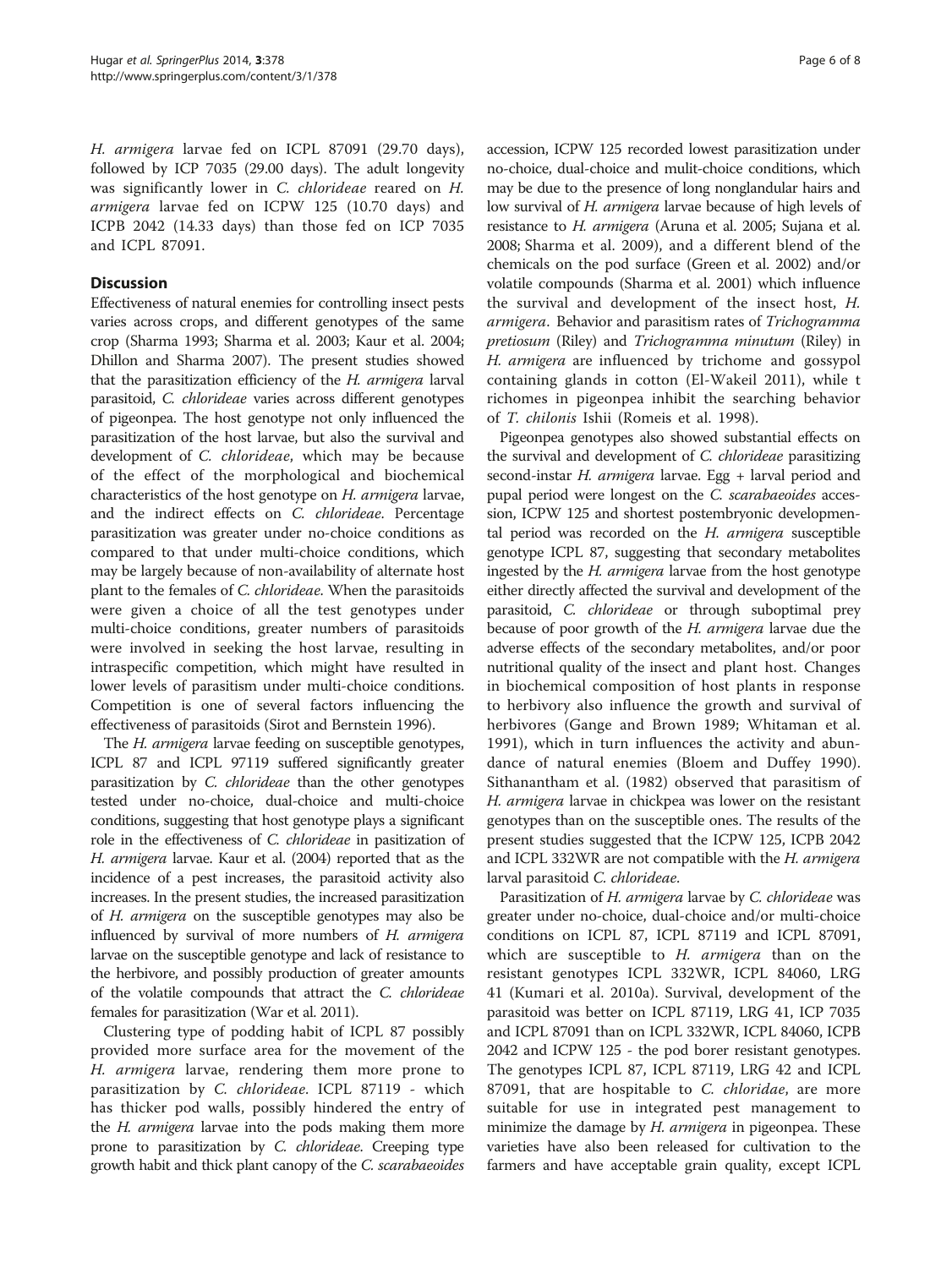<span id="page-6-0"></span>87091. In view of the variation observed in genotypic resistance to H. armigera, there is need for in-depth studies to assess the genotypic compatibility with the natural enemies of the crop pests for integrated pest management.

The larvae of H. armigera, which escape parasitization continue to develop and produce the next generation. The surviving population becomes the source for future generations of the parasitoids, which develop in the parasitized larvae and contribute to the natural balance between the pest and the natural enemies. The continuous and cumulative effect of the natural enemies on insect pests reduces the overdependence on synthetic pesticides for pest management, and thus, contributes to environment conservation. The genotypes that are compatible with the natural enemies may also be used by the organic farming community for producing food free from pesticides.

#### Competing interest

The authors declare that they have no competing interests.

### Authors' contributions

SVH carried out the research work on the "Pigeonpea Genotypes Influence Parasitization efficiency and survival and development of the Helicoverpa armigera Larval Parasitoid, Campoletis chlorideae". Rearing and maintenance of the H. armigera and C. chlorideae culture for conducting the experiments. Growing of different pigeonpea genotypes under ideal conditions and unbiased under the greenhouse condition and the inflorescence were covered with the nylon net to avoid the field infestation of the insect pest. Constructed the cages and conducted the experiment to study Effectiveness of C. chlorideae in parasitization of H. armigera larvae on different genotypes of pigeonpea under no-choice, dual-choice and multi-choice condition. Conducted the experiment on the development and survival of C. chlorideae on different pigeonpea genotypes. Statistical analysed the data for interpretation of the findings. HCS Provided plant materials, laboratory, materials, labors etc for conducting the experiments. Given scientific guidelines, way of conducted the experiments and guidance for conducting the experiments. Drafted the manuscripts for publication in the Journal. KBG Given procedure for conducting the experiments and drafted the manuscripts and statistically analysed data for publication in the Journal. All authors read and approved the final manuscript.

#### Acknowledgements

We thank the staff of entomology, ICRISAT for help in insect rearing and bioassays. We also thank Dr AR War for critical review of the manuscript, and the National Food Security Mission, Ministry of Agriculture and Cooperation, Government of India, for financial support for this work.

#### Author details

<sup>1</sup>International Crops Research Institute for the Semi-Arid Tropics, Patancheru 502324, Andhra Pradesh, India. <sup>2</sup>Department of Agricultural Entomology, College of Agriculture, University of Agricultural Sciences (UAS), Dharwad 580005, Karnataka, India.

## Received: 21 April 2014 Accepted: 22 July 2014 Published: 28 July 2014

#### References

- Armes NJ, Bond GS, Cooter RJ (1992) The laboratory culture and development of Helicoverpa armigera. Natural Resources Institute Bulletin, 57, Chatham, UK Aruna R, Manohar Rao D, Reddy LJ, Upadhyaya HD, Sharma HC (2005)
- Inheritance of trichomes and resistance to pod borer (Helicoverpa armigera) and their association in interspecific crosses between cultivated pigeonpea (Cajanus cajan) and its wild relative C. scarabaeoides. Euphytica 145:247–257 Bilapate GG (1984) Heliothis complex in India: a review. Agric Rev London 5:13–26
- Bloem KA, Duffey SS (1990) Effect of protein type and quantity on growth and development of larval Heliothis zea and Spodoptera exigua and the endoparasitoid Hyposter exigua. Entomol Exp Applic 54:141–148
- Borad PK, Patel JR, Patel MG (1991) Evaluation of vegetable pigeonpea (Cajanus cajan) genotypes resistant to gram-pod borer (Helicoverpa armigera), plume moth (Marasmarcha liophanes) and podfly (Melanagromyza obtusa). Indian J Agric Sci 61:682–684
- De Moraes CM, Lewis WJ, Pare PW, Alborn HT, Tumlinson JH (1998) Herbivore infested plants selectively attract parasitoids. Nature 393:570–573
- Dhillon MK, Sharma HC (2007) Survival and development of Campoletis chlorideae on various insect and crop hosts: implications for Bt-transgenic crops. J Appl Entomol 131(3):179–185
- El-Wakeil NE (2011) Impacts of cotton traits on the parasitization of Heliocoverpa armigera eggs by Trichogramma species. Gesunde Pflanzen 63:83–93
- Farrar RR Jr, Barbour JD, Kennedy GG (1994) Field evaluation of insect resistance in a wild tomato and its effects on insect parasitoids. Entomol Exp Applic 71:211–226
- Firempong S, Twine P (1986) The biology and ecology of H. armigera and H. punctigera (Wallengren) (Lepidoptera: Noctuidae) in Australia: what do we know? Aust J Zool 34:779–814
- Gange AC, Brown VK (1989) Effects of root herbivory by an insect on a foliar-feeding species, mediated through changes in the host plant. Oecologia 81:38–42
- Green PWC, Stevenson PC, Simmonds MSJ, Sharma HC (2002) Can larvae of the pod borer, Helicoverpa armigera (Noctuidae: Lepidoptera), select between wild and cultivated pigeonpea, Cajanus sp. (Fabaceae)? Bull Ent Res 92:45–51
- Gupta RK, Raj D (2003) Natural parasitism by Campoletis chlorideae Uchida, a promising parasitoid of Helicoverpa armigera (Hubner) on chickpea. J Biol Control 17:9–12
- Kalariya GB, Judal GS, Patel GM (1998) Reaction of pigeonpea genotypes against important insect pests. Gujarat Agric Uni Res J 23:33–38
- Kaur S, Brar KS, Shehnmar M (2004) Effect of different chickpea cultivar on parasitization of Helicoverpa armigera (Hubner) by Campoletis chlorideae Uchida. J Biol Control 18:69–72
- Kranthi KR, Jadhav DR, Kranthi S, Wanjari RR, Ali SS, Russel DA (2002) Insecticide resistance in five major insect pests of cotton in India. Crop Prot 21:449–460
- Kumari AD, Reddy DJ, Sharma HC (2010a) Stability of resistance to pod borer, Helicoverpa armigera in pigeonpea. Indian J Plant Prot 38(1):6–12
- Kumari AD, Sharma HC, Reddy JD (2010b) Incorporation of lyophilized leaves and pods into artificial diet to assess antibiosis component of resistance to pod borer in pigeonpea. J Fd Leg 23:57–65
- Lateef SS, Pimbert MP (1990) The search for host plant resistance of Helicoverpa armigera in chickpea and pigeonpea at ICRISAT Pages 14-18. In: Proceedings of the Consultative Group Meeting on the host selection behavior of Helicoverpa armigera, 5–7 March 1990. International Crops Research Institute for the Semi-Arid Tropics, Patancheru 502 324, Andhra Pradesh, India
- Lewis WJ, Tumlinson JH, Krasnoff S (1991) Chemically mediated associative learning: an important function in the foraging behavior of Microplitis croceipes (Cresson). J Chem Ecol 17:1309–1325
- Li Y, Dickens JC, Steiner WWM (1992) Antennal olfactory responsiveness of Microplitis croceipes (Hymenoptera: Braconidae) to cotton plant volatiles. J Chem Ecol 18:1761–1773
- Mattiaci L, Dicke M, Posthumus MA (1994) Induction of parasitoid attracting synomone in Brussels sprouts plant by feeding of Pieris brassicae larva: role of mechanical damage and herbivore elicitor. J Chem Ecol 20:2229–2247
- McAuslane HJ, Vinson SB, Williams HJ (1990) Influence of host plant on mate location by parasitoid Campoletis sonorensis (Hymenoptera:Ichneumonidae). Environ Entomol 19:26–31
- Patnaik NC, Dash AN, Mishra BK (1989) Effect of intercropping on the incidence of pigeonpea pests in Orissa, India. Int Pigeonpea Newslett 9:24–25
- Pawar CS, Bhatnagar VS, Jadhav DR (1986) Heliothis species and their natural enemies, with their potential for biological control. Proc Indian Acad Sci (Anim Sci) 95(6):695–703
- Reed W, Lateef SS (1990) Pigeonpea: pest management. In: Nene YL, Hall SD, Sheila VK (eds) The pigeonpea. CAB International, Wallingford, UK, pp 349–374
- Reed W, Lateef SS, Sithanantham S, Pawar CS (1989) Pigeonpea and chickpea insect identification handbook. In: International Crops Research Institute for the Semi Arid Tropics. Information Bulletin No: 26, Patancheru, A.P. India, p 120
- Romeis J, Shanower TG (1996) Arthropod natural enemies of Helicoverpa armigera (Hubner) (Lepidoptera: Noctuidae) in India. Biocont Sci and Techn 6:481–508
- Romeis J, Shanower TG, Zebitz CPW (1998) Physical and chemical plant characters inhibiting the searching behaviour of Trichogramma chilonis. Entomol Exp Applic 87:275–284